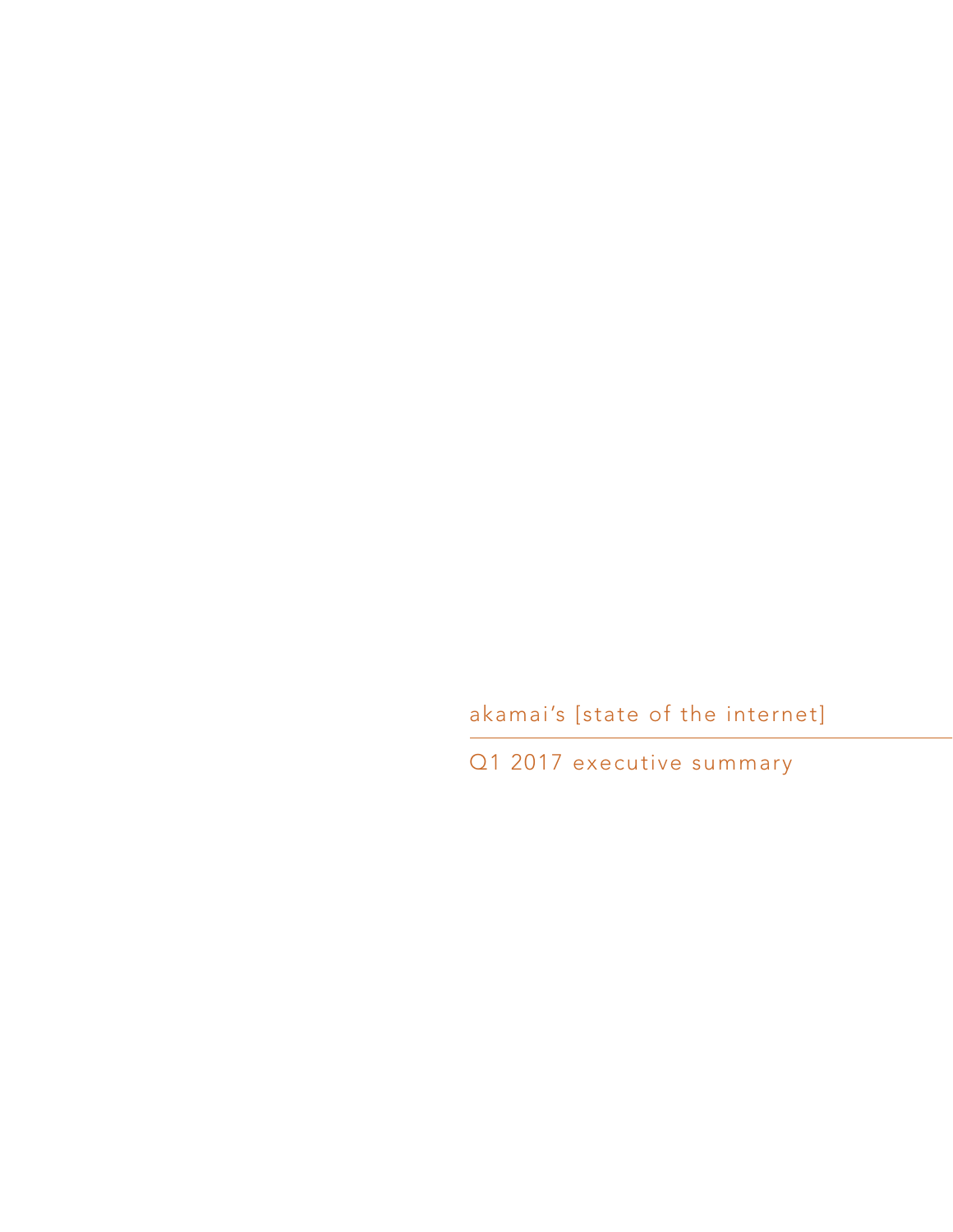Akamai's globally distributed Intelligent Platform™ allows us to gather enormous amounts of data on many metrics, including internet connection speeds, network connectivity/availability issues, and IPv6 adoption progress, as well as traffic patterns across leading web properties and digital media providers. Each quarter, Akamai publishes the *State of the Internet Report* based on this data.

This quarter's report includes data gathered from across the Akamai Intelligent Platform during the first quarter of 2017, covering internet connection speeds and broadband adoption metrics across both fixed and mobile networks, as well as trends seen in this data over time. In addition, the report includes insight into the state of IPv4 exhaustion and IPv6 adoption, Internet events and disruptions that occurred during the quarter, and observations from Akamai partner Ericsson regarding data and voice-traffic growth on mobile networks.

Data on attack traffic seen across the Akamai platform, and insights into high-profile security vulnerabilities and attacks are now published in a separate *State of the Internet / Security Report*. The quarterly security report provides timely information about the origins, tactics, types, and targets of cyberattacks, including quarter-overquarter and year-over-year attack traffic trends as well as case studies highlighting emerging cybersecurity issues. *The State of the Internet / Security Report* can be found at *[http://www.akamai.com/stateoftheinternet-security.](http://www.akamai.com/stateoftheinternet-security)*

**INTERNET CONNECTIVITY / In the first quarter of 2017, Akamai observed a 0.9%** quarterly increase in the number of unique IPv4 addresses connecting to the Akamai Intelligent Platform, rising to just over 814 million—about 7.6 million more than in the fourth quarter of 2016. In all, approximately 5 million IPv4 addresses were depleted from available pools at the Regional Internet Registries in the first quarter, leaving approximately 39 million addresses remaining. Belgium remained the clear global leader in IPv6 adoption with 38% of its connections to Akamai for dualstacked content happening over IPv6, down 19% from the previous quarter.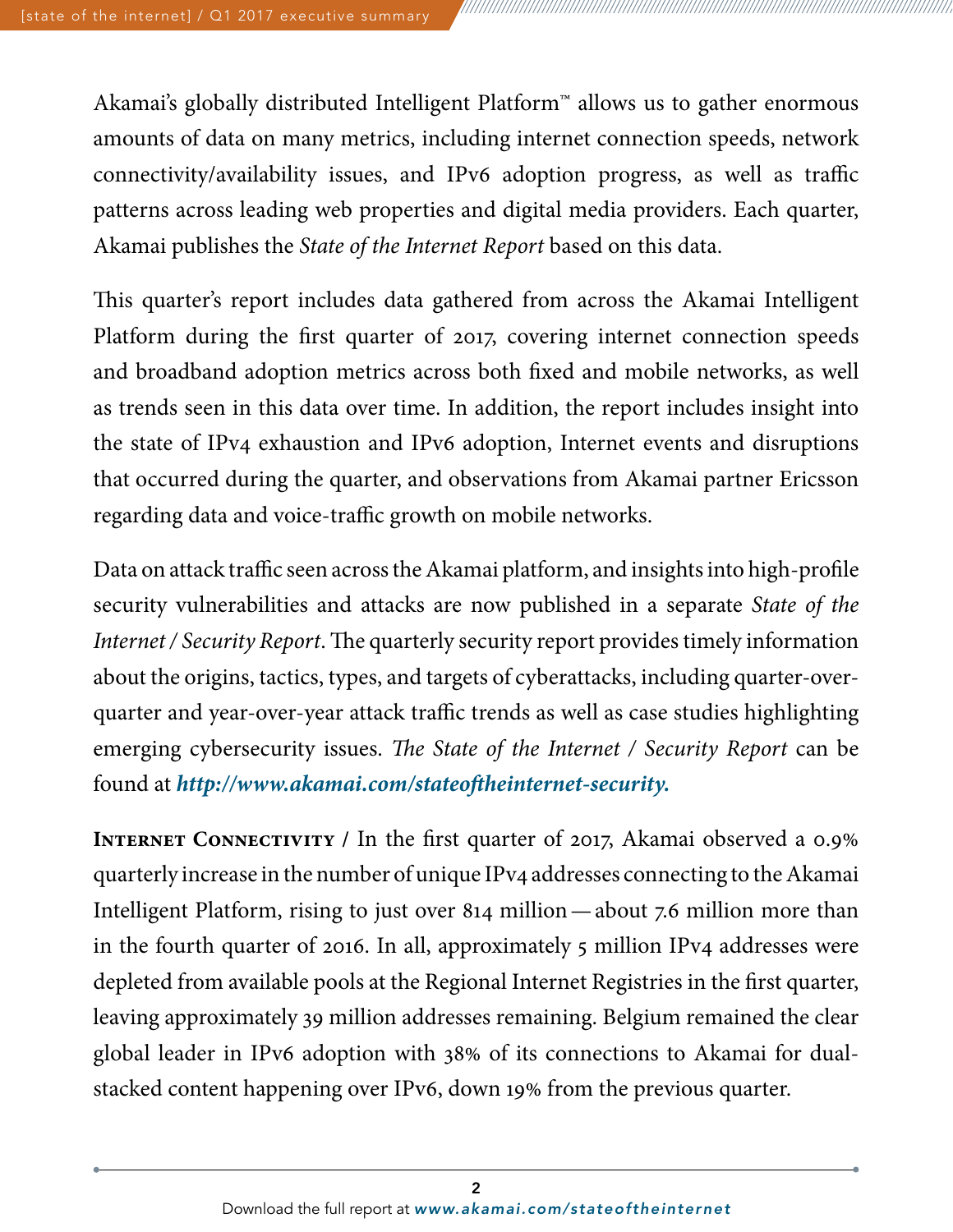|                | Country/Region       | Q1 2017 IPv6 % | QoQ Change |
|----------------|----------------------|----------------|------------|
|                | Belgium              | 38%            | $-19%$     |
| $\overline{2}$ | Greece               | 25%            | $-16%$     |
| 3              | <b>United States</b> | 22%            | $-15%$     |
| $\overline{4}$ | Switzerland          | 21%            | $-22%$     |
| 5              | Trinidad and Tobago  | 21%            | $-4.8%$    |
| 6              | Germany              | 20%            | $-20%$     |
| 7              | India                | 17%            | 21%        |
| $8\,$          | Estonia              | 16%            | $-10%$     |
| 9              | <b>Brazil</b>        | 13%            | 29%        |
| 10             | United Kingdom       | 13%            | $-4.8%$    |

IPv6 Traffic Percentage, Top Countries/Regions

**Connection Speeds & Broadband Adoption /** The global average connection speed increased 2.3% quarter-over-quarter to 7.2 Mbps, a 15% increase compared with one year prior. At a country/region level, South Korea continued to have the highest average connection speed in the world at 28.6 Mbps—a 9.3% increase compared to the fourth quarter of 2016, while Singapore maintained its position as the country with the highest average peak connection speed at 184.5 Mbps.

|                          | Country/Region       | Q1 2017<br>Avg. Mbps | QoQ<br>Change | YoY<br>Change |
|--------------------------|----------------------|----------------------|---------------|---------------|
| $\overline{\phantom{0}}$ | Global               | 7.2                  | 2.3%          | 15%           |
| $\mathbf{1}$             | South Korea          | 28.6                 | 9.3%          | $-1.7%$       |
| $\overline{2}$           | Norway               | 23.5                 | $-0.4%$       | 10%           |
| 3                        | Sweden               | 22.5                 | $-1.3%$       | 9.2%          |
| $\overline{4}$           | Hong Kong            | 21.9                 | $-0.2%$       | 10%           |
| 5                        | Switzerland          | 21.7                 | 2.1%          | 16%           |
| 6                        | Finland              | 20.5                 | $-0.7%$       | 15%           |
| $\overline{7}$           | Singapore            | 20.3                 | 0.8%          | 23%           |
| 8                        | Japan                | 20.2                 | 3.1%          | 11%           |
| $\circ$                  | Denmark              | 20.1                 | $-2.9%$       | 17%           |
| 10                       | <b>United States</b> | 18.7                 | 8.8%          | 22%           |

Average Connection Speed (IPv4) by Country/Region IPv6 Traffic Percentage, Top Countries/Regions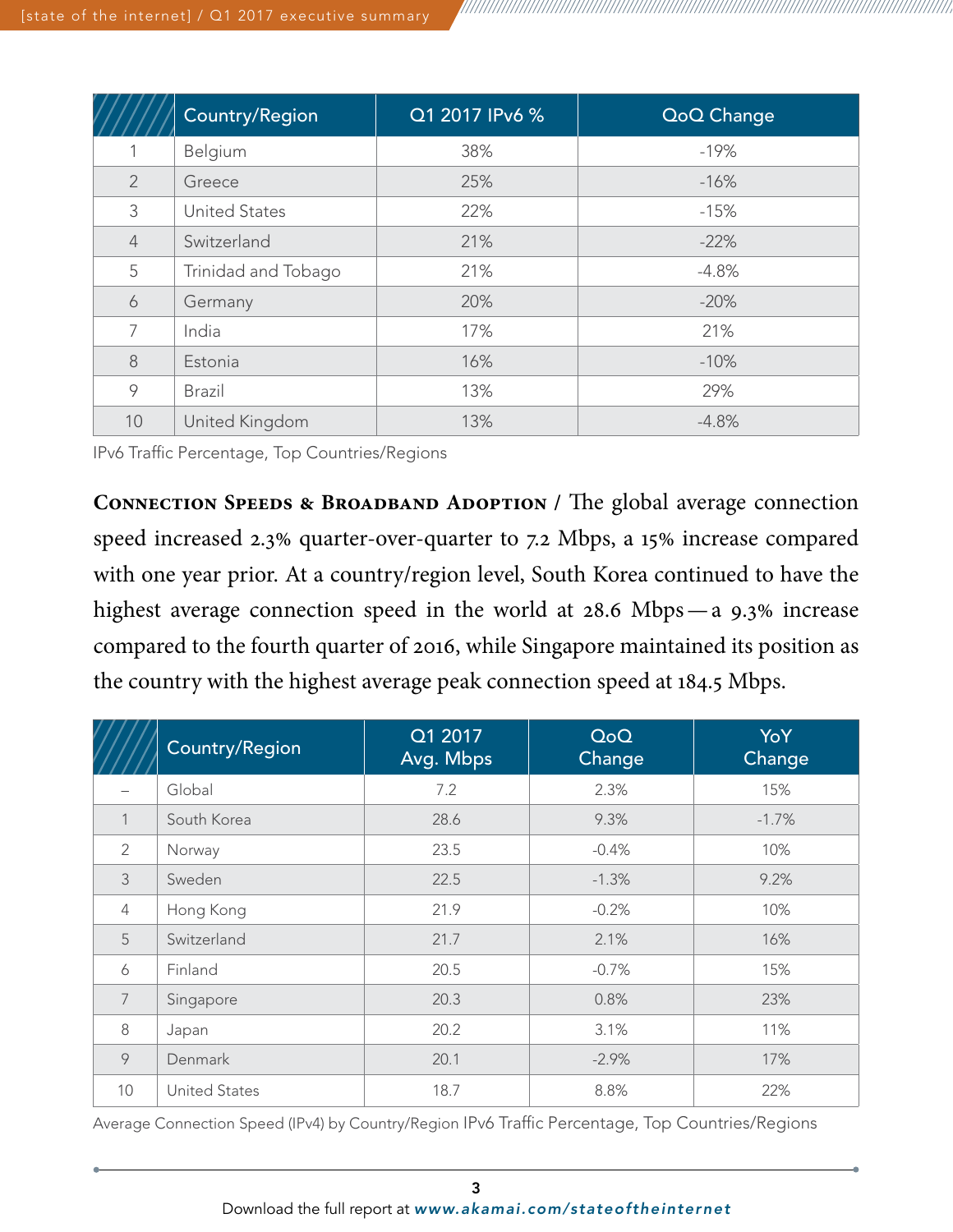Globally, 4 Mbps broadband adoption was 82% in the first quarter, up 3.3% from the previous quarter, with Guernsey and South Korea seeing the highest levels of adoption worldwide at 98% each. The worldwide 10 Mbps, 15 Mbps, and 25 Mbps broadband adoption rates all saw robust quarter-over-quarter growth, increasing 9.0%, 11%, and 16% to adoption levels of 45%, 28%, and 12%, respectively. As it has for many quarters, South Korea continued to lead the world in all three broadband tiers, with adoption rates of 85%, 69%, and 40% respectively, after quarterly increases of 3.1%, 7.8%, and 16%.

**Mobile /** In the first quarter of 2017, average mobile connection speeds (aggregated at a country/region level) ranged from a high of 26.0 Mbps in the United Kingdom to a low of 2.8 Mbps in Venezuela. Based on traffic data collected by Ericsson, the volume of mobile data traffic grew by nearly 12% over the previous quarter.

| Country/Region       | Q1 2017<br>Avg. Mbps | Country/Region      | Q1 2017<br>Avg. Mbps |  |
|----------------------|----------------------|---------------------|----------------------|--|
| <b>AMERICAS</b>      |                      | <b>ASIA PACIFIC</b> |                      |  |
| Argentina            | 5.1                  | Australia           | 15.7                 |  |
| <b>Bolivia</b>       | 4.0                  | China               | 9.3                  |  |
| <b>Brazil</b>        | 5.2                  | Hong Kong           | 6.8                  |  |
| Canada               | 10.3                 | India               | 4.9                  |  |
| Chile                | 7.2                  | Indonesia           | 12.8                 |  |
| Colombia             | 6.7                  | Japan               | 15.6                 |  |
| Costa Rica *         | 3.7                  | Malaysia            | 4.4                  |  |
| Ecuador*             | 4.5                  | New Zealand         | 13.0                 |  |
| Mexico *             | 7.5                  | Philippines *       | 8.7                  |  |
| Panama               | 4.2                  | Singapore           | 8.6                  |  |
| Paraguay             | 7.5                  | South Korea         | 11.8                 |  |
| Peru                 | 8.3                  | Sri Lanka           | 6.9                  |  |
| <b>United States</b> | 10.7                 | Taiwan              | 13.0                 |  |
| Uruguay              | 4.6                  | Thailand            | 8.6                  |  |
| Venezuela            | 2.8                  | Vietnam             | 5.3                  |  |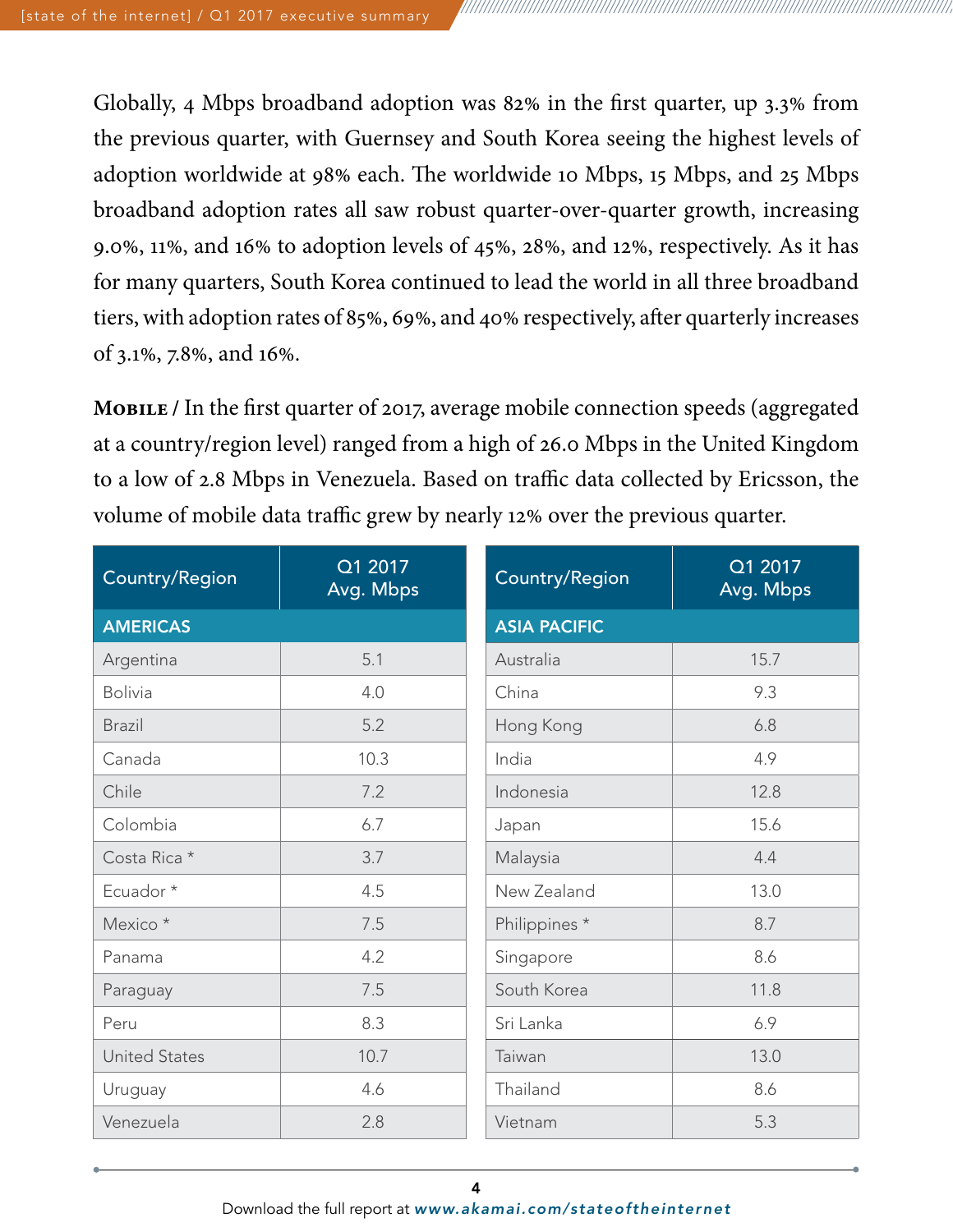| <b>Country/Region</b> | Q1 2017<br>Avg. Mbps | <b>Country/Region</b>       | Q1 2017<br>Avg. Mbps        |  |
|-----------------------|----------------------|-----------------------------|-----------------------------|--|
| <b>EUROPE</b>         |                      | Portugal                    | 6.9                         |  |
| Austria               | 13.5                 | Romania                     | 15.9                        |  |
| Belgium               | 16.2                 | Russia                      | 9.9                         |  |
| Bulgaria *            | 9.5                  | Slovakia                    | 14.0                        |  |
| Croatia               | 9.4                  | Slovenia                    | 11.3                        |  |
| Cyprus <sup>*</sup>   | 24.2                 | Spain                       | 13.8                        |  |
| Czech Republic        | 7.4                  | Sweden                      | 13.2                        |  |
| Denmark               | 16.6                 | Switzerland *               | 22.4                        |  |
| Estonia               | 11.1                 | United Kingdom              | 26.0                        |  |
| Finland               | 21.6                 |                             | <b>MIDDLE EAST / AFRICA</b> |  |
| France                | 17.4                 | Egypt                       | 12.2                        |  |
| Germany               | 24.1                 | Iran                        | 7.5                         |  |
| Greece                | 11.4                 | Israel                      | 9.2                         |  |
| Hungary               | 12.0                 | Kenya                       | 13.7                        |  |
| Ireland               | 13.2                 | Kuwait                      | 10.2                        |  |
| Italy                 | 12.4                 | Morocco                     | 5.3                         |  |
| Latvia *              | 14.8                 | Namibia                     | 3.8                         |  |
| Lithuania             | 9.8                  | Nigeria *                   | 3.9                         |  |
| Luxembourg *          | 10.4                 | Qatar <sup>*</sup>          | 13.6                        |  |
| Malta *               | 8.5                  | Saudi Arabia                | $6.0$                       |  |
| Netherlands           | 15.0                 | South Africa                | 6.9                         |  |
| Norway                | 17.3                 | Turkey                      | 10.3                        |  |
| Poland                | 9.5                  | <b>United Arab Emirates</b> | 10.0                        |  |

Average Connection Speeds (IPv4) for Mobile Connections by Country/Region

*\* Fewer than 25,000 unique IPv4 addresses classified as mobile observed in Q1 2017*